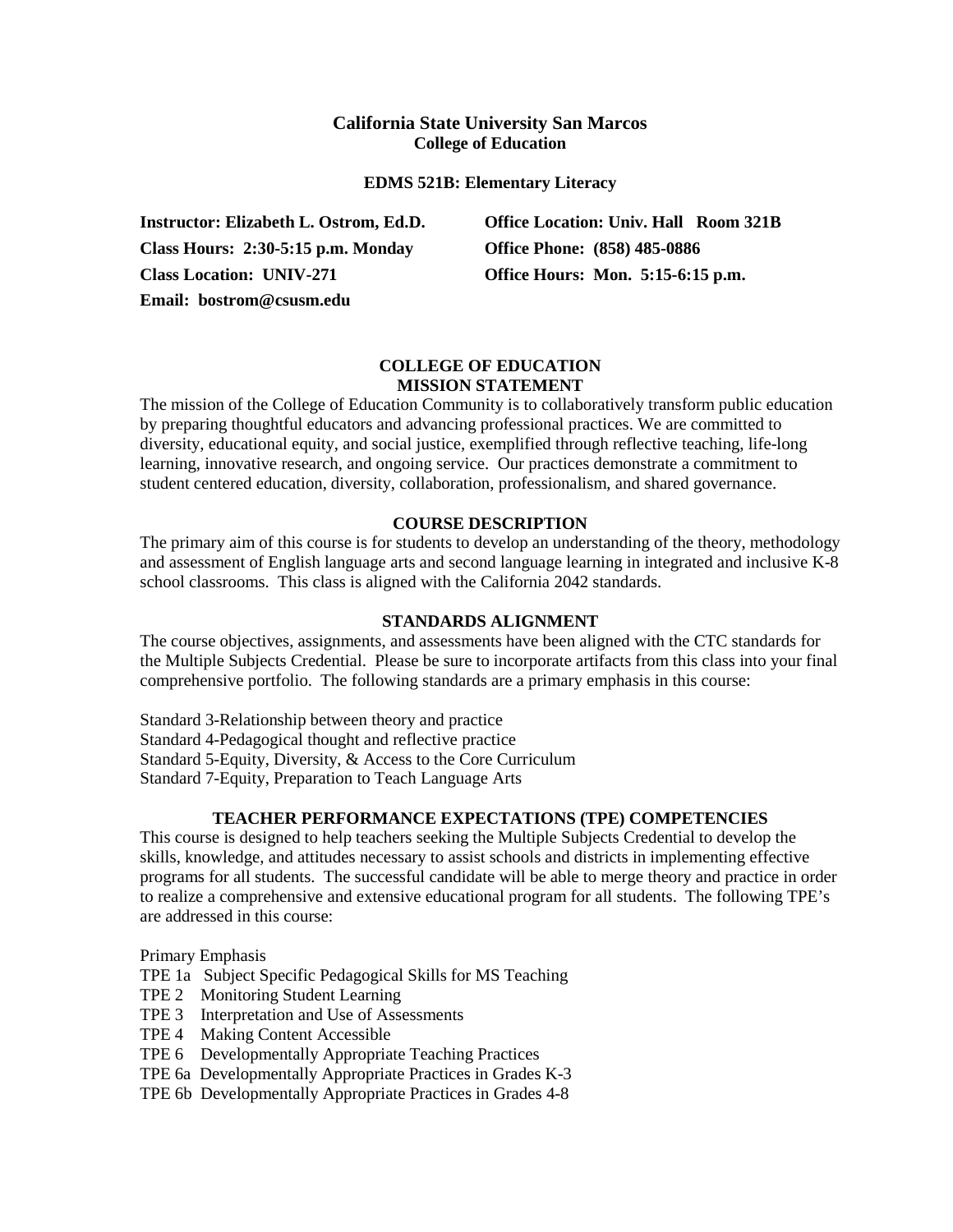TPE 6d Teaching Special Education Populations in General Education Environments

Secondary Emphasis: 2

- TPE 5 Student Engagement
- TPE 7 Teaching English Learners
- TPE 8 Learning About Students
- TPE 9 Instructional Planning
- TPE 10 Instructional Time
- TPE 11 Social Environment
- TPE 13 Professional Growth
- TPE 14 Educational Technology
- TPE 15 Social Justice and Equity

### **OBJECTIVES**

# **KNOWLEDGE**

Teacher candidates will:

gain an understanding of how a first and second language is acquired.

gain an understanding of the reading process and its relationship to thought, language and learning.

gain an understanding of how people learn to read and write in their first and second language.

become familiar with current approaches to teaching reading and writing and the theoretical bases of such approaches.

become familiar with current approaches to teaching reading and writing in culturally and linguistically diverse elementary school classrooms.

become familiar with classroom diagnostic techniques and evaluation procedures.

become familiar with current approaches to the teaching of reading and writing to children with special learning needs.

### **SKILLS**

Teacher candidates will:

become sensitive observers of children's language using behaviors.

analyze children's reading and writing behavior as a basis for making instructional decisions. translate the results of formal and informal assessment of children's reading and writing behaviors into instructional plans.

develop the ability to select appropriate materials and instructional strategies to meet the individual needs of students.

learn how to organize the classroom for teaching reading and writing to culturally and linguistically diverse populations.

# **ATTITUDES AND VALUES**

Teacher candidates will:

\* develop an appreciation for the natural language abilities children possess for processing and producing print.

\* develop an appreciation for the need and value of integrating reading and writing into all areas of the curriculum.

- \* affirm the importance of a rich environment for developing an effective language arts program.
- \* develop a sensitivity to and appreciation for culturally and linguistically diverse learners.

\* develop a sensitivity to and appreciation for children with special learning needs.

\* develop an appreciation for the importance of reading and writing for their own personal and professional growth.

\* develop a respect for each student's abilities, background and right to instruction that meets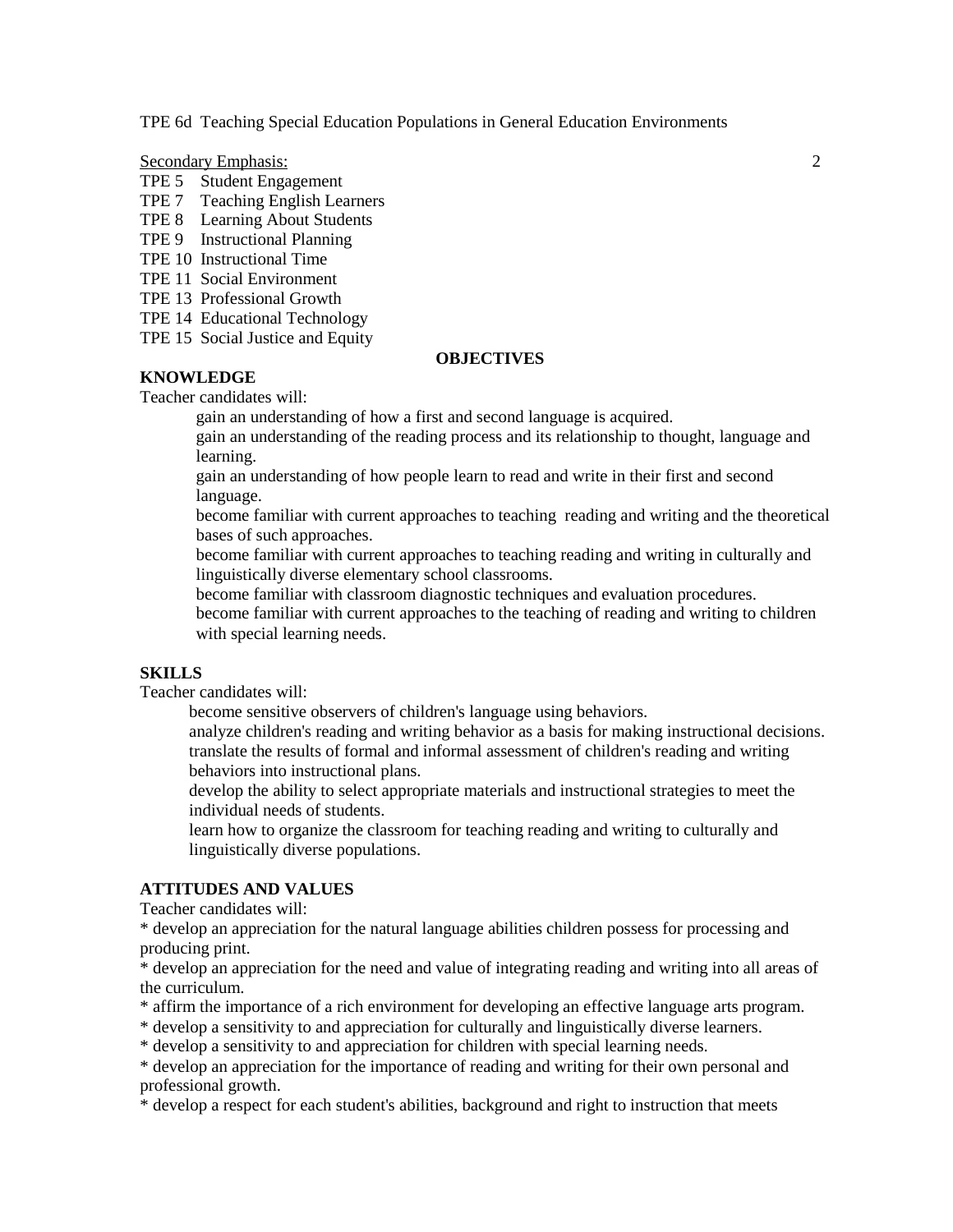### **REQUIRED TEXTS**

Choate, J. (2000). Successful Inclusive Teaching. Allyn and Bacon ( $3<sup>rd</sup>$  edition)

Gibbons, P. (1993). Learning to learn in a second language. Portsmouth, NH: Heinemann. Johns, J. (2000). Basic Reading Inventory: Pre-primer through grade twelve & early literacy

assessments. Dubuque, Iowa: Kendall-Hunt.

*Reading/language Arts Framework for CA Public Schools* CA Dept of Ed

Tompkins, G.E. (2001). *Literacy for the 21st Century: A Balanced Approach, 3rd Edition.* Prentice Hall.

Zarrillo, J. J. (2002). Ready for RICA: A test preparation guide for California's Reading Instruction Competence Assessment. Merrill Prentice Hall.

#### **Course Requirements**

All students are expected to participate in class activities and demonstrate reflective learning. It is important that students are well prepared for course sessions by completing the readings and assignments scheduled before the class meeting. **Assignments not handed-in on due date will be reduced by one letter grade.** Assignments should be word processed and double-spaced.

| $\bullet$ | Attendance and participation          | 15 points |
|-----------|---------------------------------------|-----------|
|           | • Reading Response Cards/Quick Writes | 15 points |
|           | • Literacy Autobiography              | 10 points |
|           | • Bibliography of Children's Books    | 10 points |
|           | • Literacy Resource Notebook          | 50 points |
|           |                                       |           |

#### **Grading**

| A     | $95-100$ | В-            | 80-82 |
|-------|----------|---------------|-------|
| $A -$ | 90-94    | $C+$          | 77-79 |
| $B+$  | 87-89    | $\mathcal{C}$ | 73-76 |
| B     | 83-86    | $\mathbf{C}$  | 70-72 |

#### **ASSIGNMENTS**

**1. Response Cards 15 points Due each class session**

Identify a topic or issue from the weekly assigned readings to which you have a response. These are due the same day as the readings. On one side of a 3x5 card, write your name, the page number and topic. On the other side, write your personal response. Possible responses might include agreement or disagreement with the author, a personal connection, a link to other readings or class discussions, another perspective, an insight, a question, something you liked or didn't like, an idea you want to try or an aha!

### **2. Literacy Autobiography 10 points Due Feb. 10**

Reflect on your own literacy development like an autobiography. In a narrative form, answer these kinds of questions and add other thoughts that occur to you: How did you come to learn to read and write? What are your early memories of reading, writing and spelling? What books do you remember reading as a child? Did you have positive or negative experiences with reading, writing, listening and speaking? Do you remember reading or writing at home before you started school? Was there anyone in particular who influenced you or was important in developing your attitude toward reading and writing? What are your elementary school memories of reading and writing? Are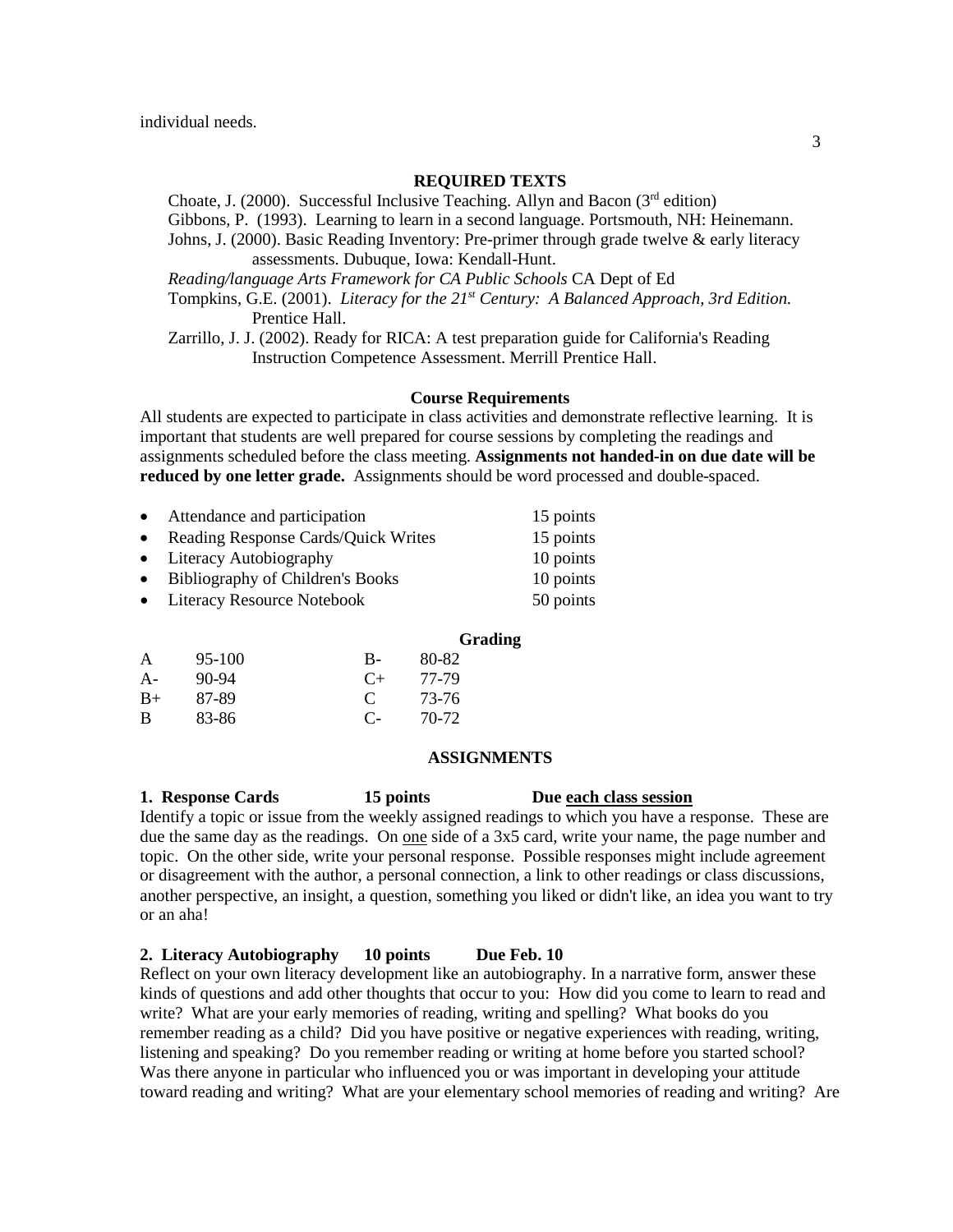you an avid reader today? What kinds of books and authors do you like?

# **3. Bibliography of Children's Books 10 points Due March 24**

This is meant to be the beginning of a resource for you. Select and read at least 10 children's books listed in the Children's Book References at the end of chapters 1-9 in the Tompkins text. Write your personal reaction to each book you select and a way you might use it in your classroom. Choose five picture books and five novels for upper grades. This is your chance to become more familiar with high quality children's literature.

# **4. Language Arts Resource Notebook--Part 1 50 Pts Due May 12**

Each of you will develop a Reading/Language Arte Resource Notebook that will be used to inform your teaching. The Resource Notebook has two main objectives. First, is to demonstrate your learning and understanding of the reading and language arts. Second is to start building a resource for your own learning. Be creative and thoughtful in the compilation of the notebook-it will be a demonstration that you are ready to teach the language arts to a diverse student population.

The Notebook will be organized around the 13 Content Areas of the Reading Instruction Competence Assessment (RICA) in the Registration Bulletin.

Each section of the notebook should contain the following:

1. A RICA analysis sheet for each content area including:

- (a) what this content area is about. (Put it in your own words two to four sentences)
- (b) two ways of assessing this content area (include rationale)
- (c) one way of teaching it (description and accommodations)

 Describe the teaching strategy and explain how it supports reading, writing and/or language arts development.

2. Support materials-lesson plans, technology, articles, samples-useful resources collected

For the first semester EDMS 521 you will need to focus on and complete the following content areas: Philosophy of Literacy Learning Planning, Organizing, and Managing Reading Instruction

Phonemic Awareness Concepts About Print Systematic, Explicit Phonics and Other Word Identification Strategies Spelling Instruction Reading Comprehension - Narrative Vocabulary Development Structure of the English Language Special Needs

You may choose how you want to organize this information in your notebook. You may include course assignments, lesson plans, course handouts and materials from classroom/school site observations, examples of student work, information from internet sources or professional journals. You may want to include strategies you will use to teach these content areas. You may even include pictures of students learning a specific strategy as well as your reflection on what was happening.

The resource notebook will contain samples of your learning and understanding, and examples of your work that demonstrate that you are ready to instruct children in reading, writing, listening and speaking. Feel free to use a variety of graphic and written presentations, as best suits your learning style, in order to show your learning and understanding. Use a three-ring binder to organize your materials. Work with a friend so you can exchange ideas.